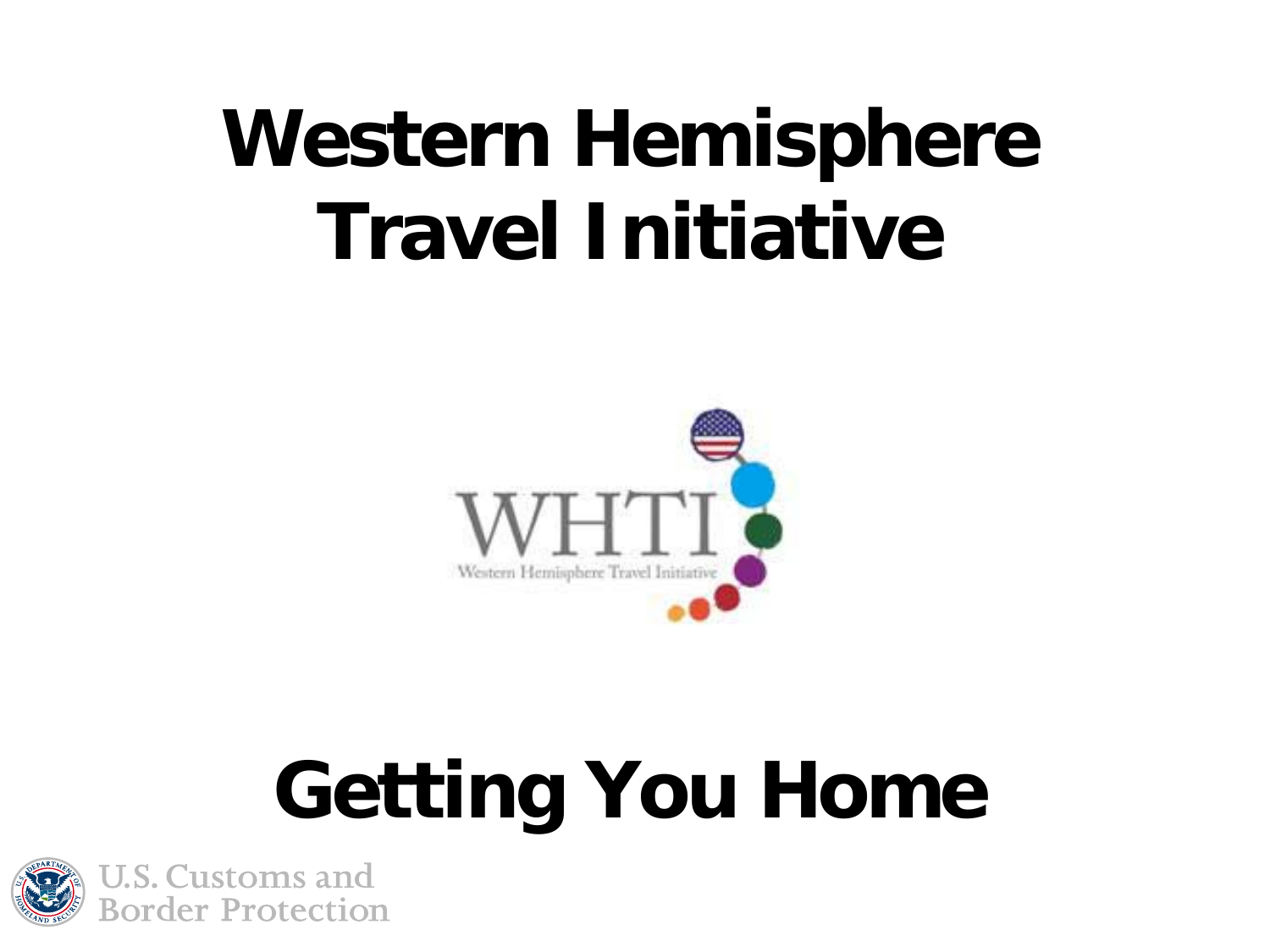### **Officer Testimonial**



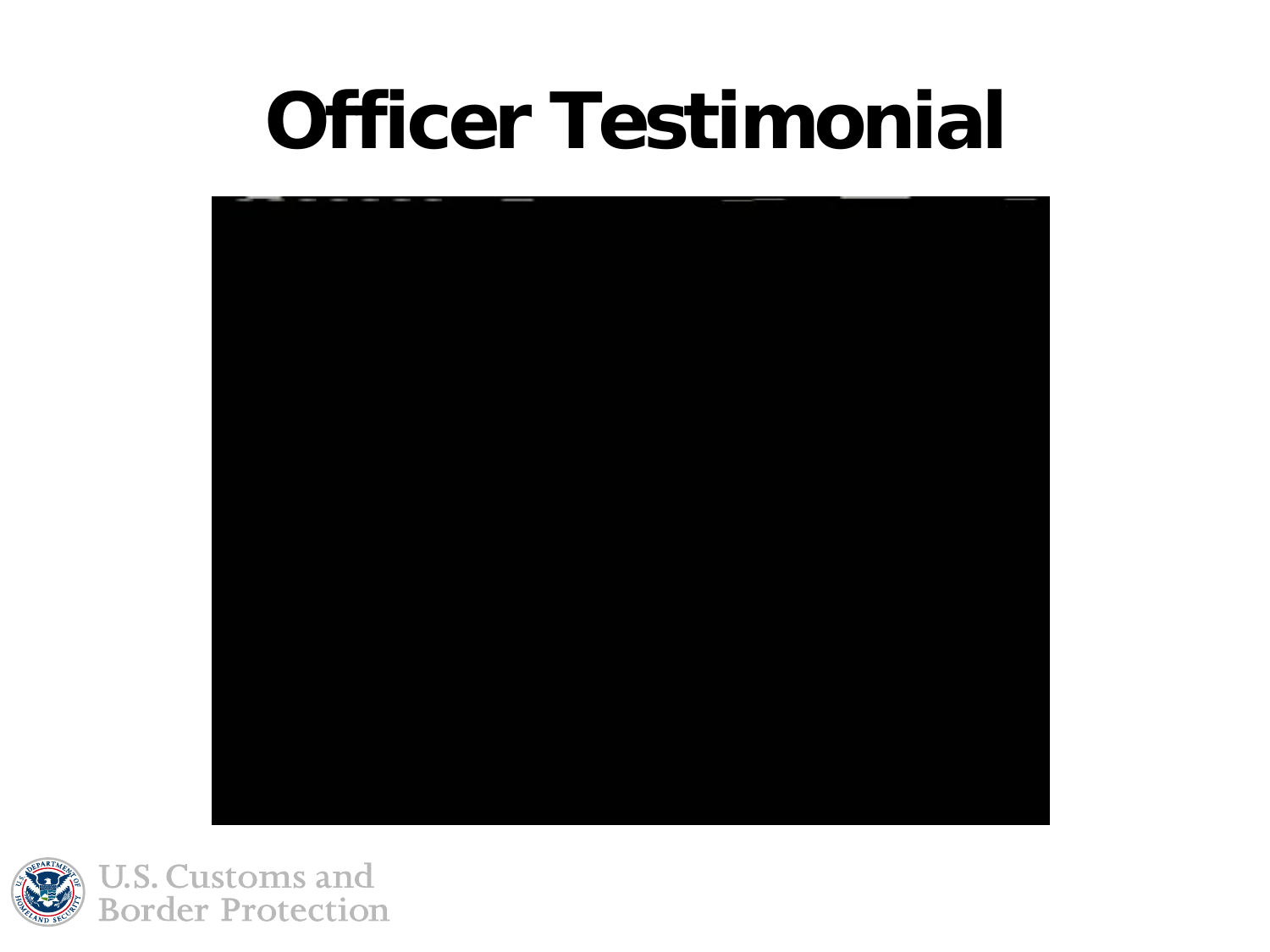

#### WHTI Implementation June 1, 2009

*"The Western Hemisphere Travel Initiative reported its first 24 hours of operation at our land and sea ports of entry – now fully in operation across all ports of entry – as nothing short of incredible success. On June 1, 2009, WHTl became the first fully implemented 9/11 Commission border recommendation that was not "under construction" prior to our Final Report of July 2004."*

- Janet Kephart, 9/11 Commission Member

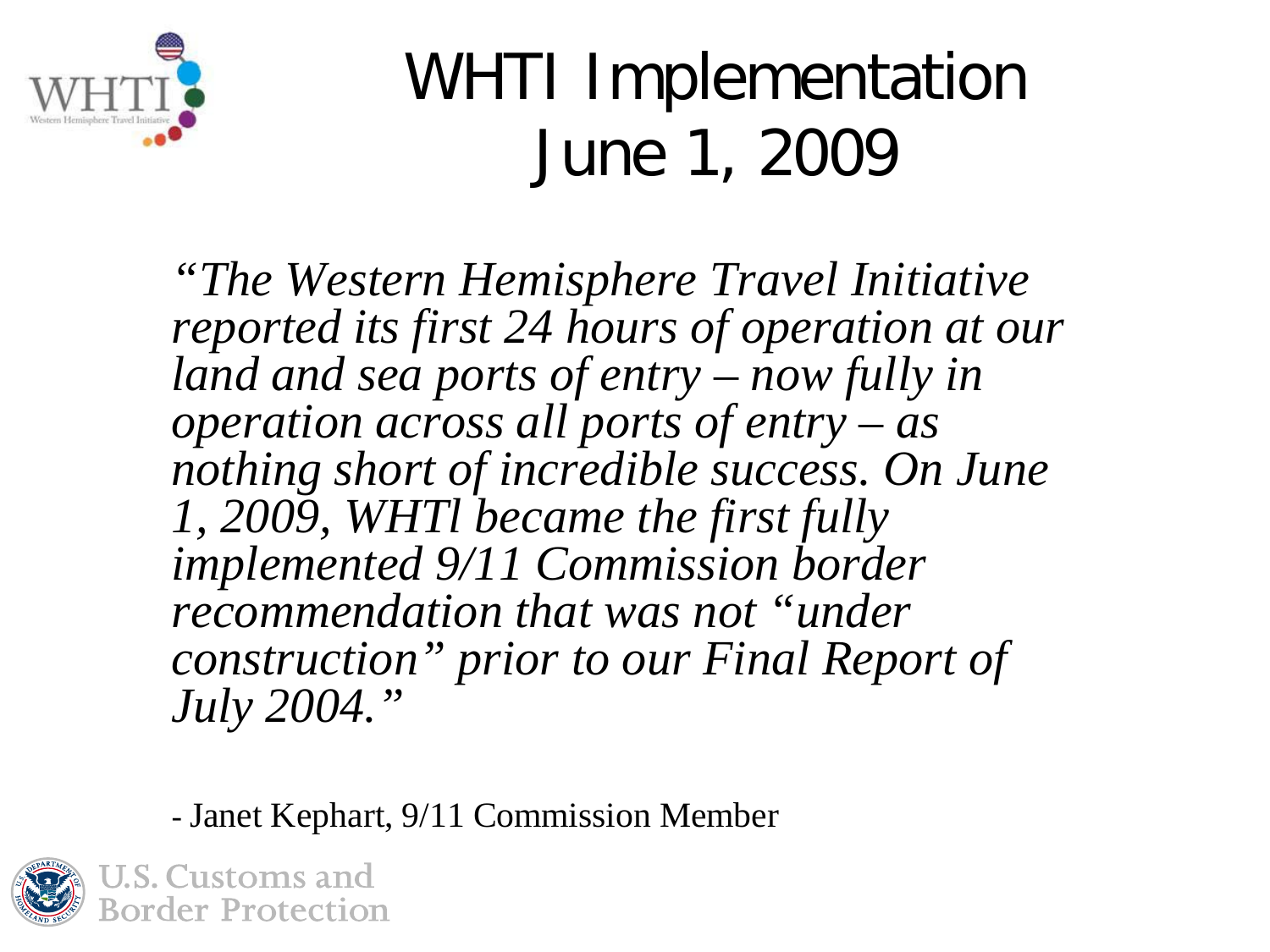

#### WHTI Implementation June 1, 2009

- No negative impact to border operations
- Increase in enforcement intercepts
- High compliance rates
	- Day one 93% national compliance rate
	- First week 95.7% national compliance rate
	- Today 95.6% national compliance rate
		- 98.2% on Northern border
		- 93.1% on Southern border



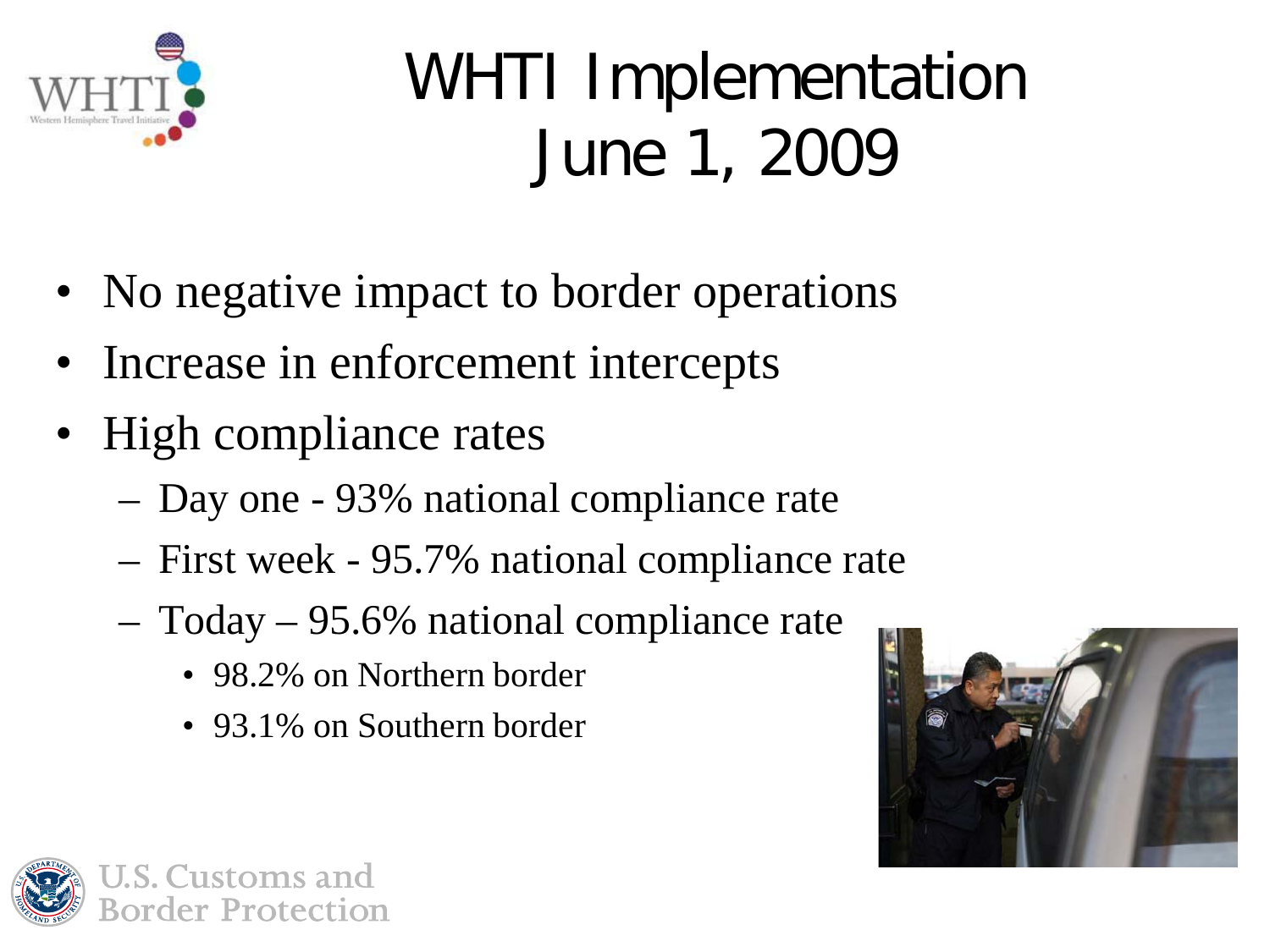

#### Alternative Document Update



Over 23% of all documents being presented at land ports of entry are RFID-enabled

- Enhanced Driver's Licenses (EDLs) More than 380,000 issued (U.S. and Canada)
- Department of State:
	- Over 1.9 Million Passport Cards issued
	- Over 276,000 RFID-enabled Border Crossing Cards (BCCs) issued
- Trusted Traveler Programs
	- More than 651,000 individuals enrolled
- Enhanced Tribal Cards
- RFID-enabled Lawful Permanent Resident Cards to be issued

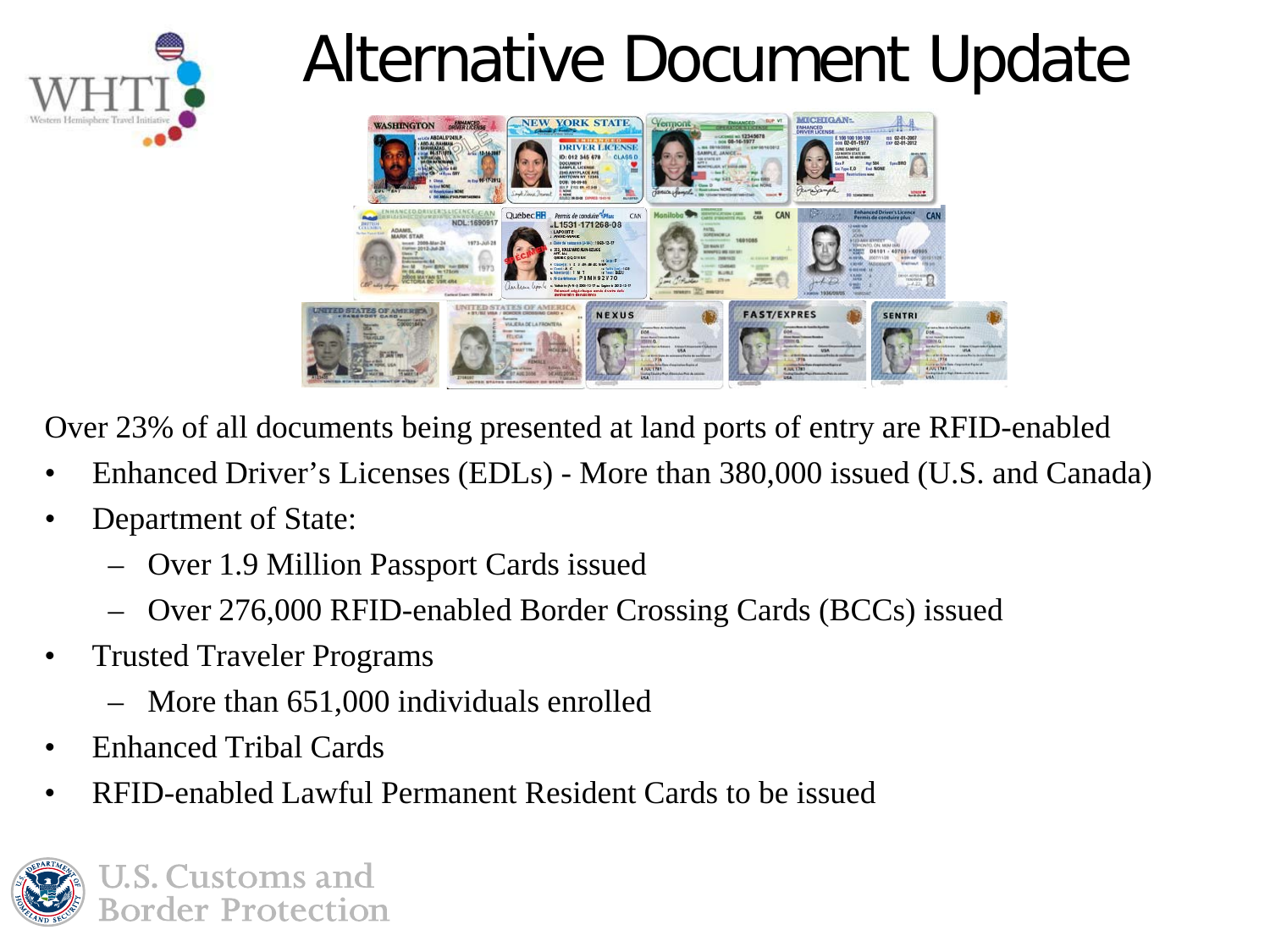

### WHTI Communications

- Targeted outreach continues:
	- Media Relations
	- Working with EDL states
	- Targeting markets with higher noncompliance
	- Stakeholder outreach
	- GetYouHome.gov (KnowYourBorder.gov, VersLesUSA.gov)
	- 2010 Winter Olympics



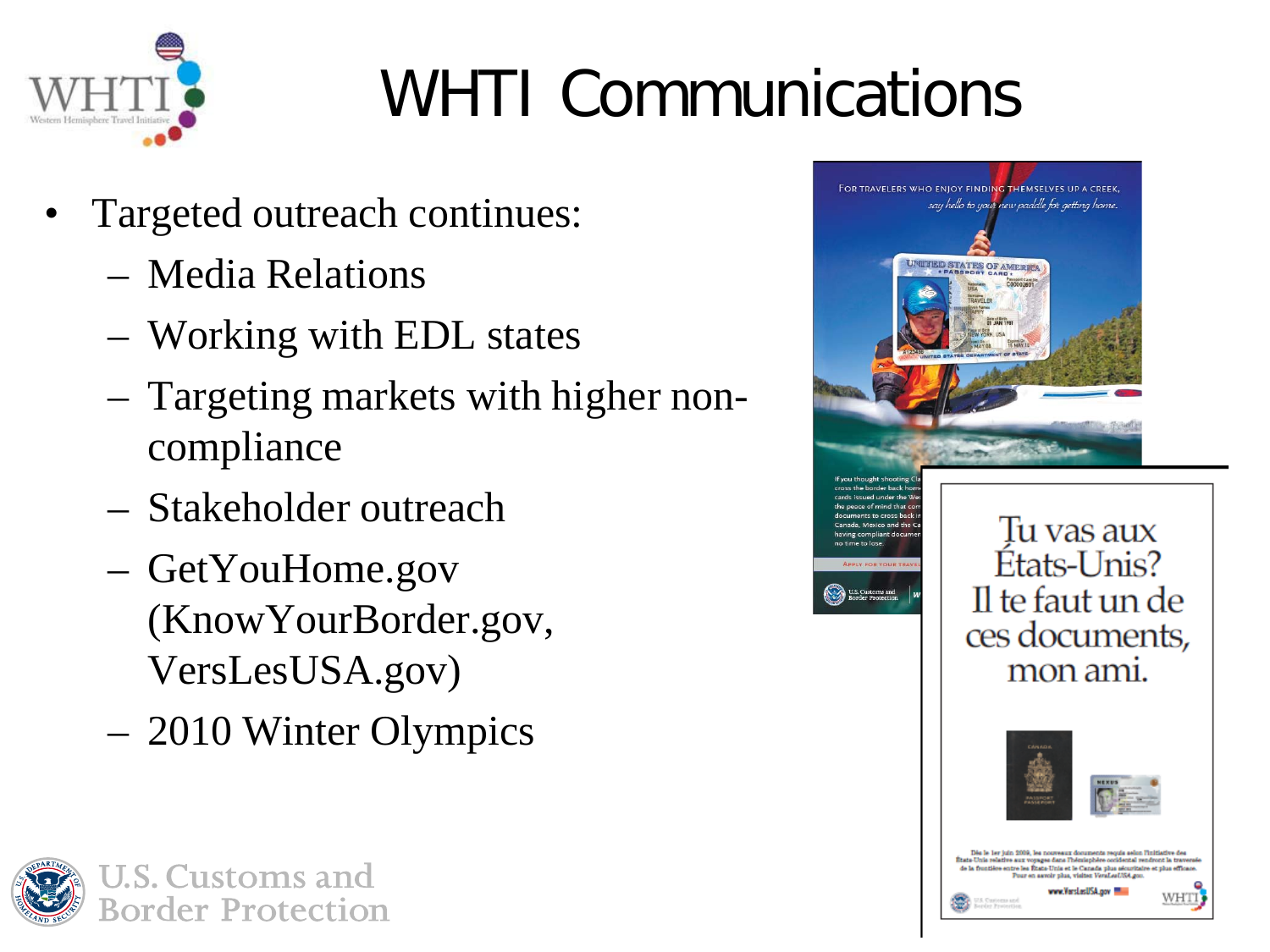

#### Current and Future WHTI Operations

- Committed to working with travelers to obtain their WHTIcompliant travel documents
- Remain in informed compliance
- Continue to promote RFID document saturation
- Transition to Land Border Integration/Modernization Program Management Office whose strategies will include:
	- Pedestrian Re-engineering
	- Traffic Management
	- Further RFID Deployments at additional lanes and ports
	- National License Plate Reader (LPR) Program